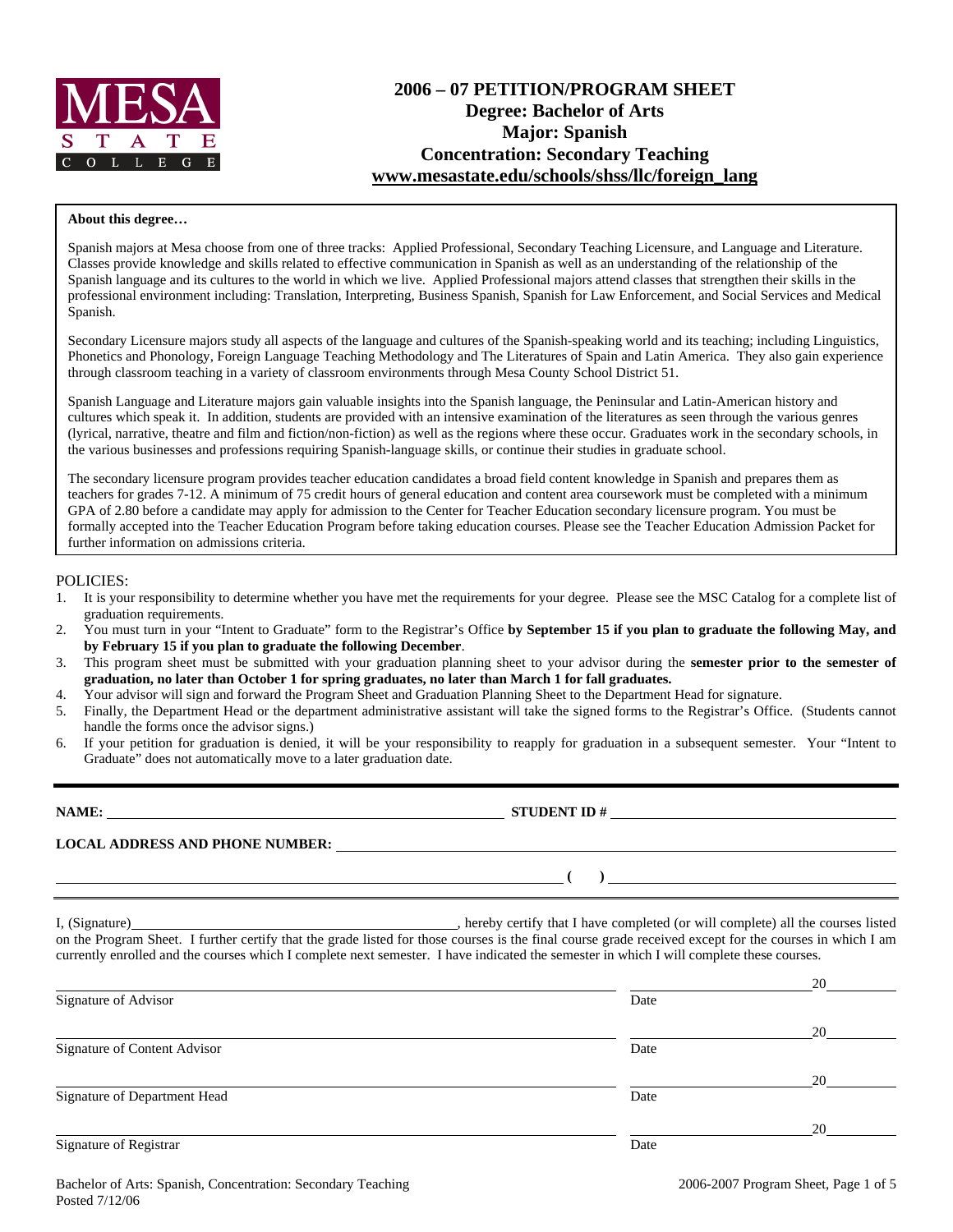- Must earn 120 semester hours and meet the academic residency requirements to earn a baccalaureate degree at Mesa State College.
- Must earn a minimum of 40 semester hours in upper division courses (i.e., 300-level and 400-level courses).
- A cumulative grade point average of 2.8 or higher must be maintained for all courses.
- When filling out this program sheet a course can only be used once, i.e., no double counting is allowed between categories.
- Excess KINA/HPWE courses beyond the two required and pre-collegiate courses (usually numbered below 100) cannot be used for graduation.
- All degree requirements must be completed as described. Any exceptions or substitutions must be recommended in advance by the faculty advisor and approved by the Department Head. Courses related to teacher licensure must also be approved by the Teacher Education Dept.
- It is recommended that students work closely with a faculty advisor when selecting courses and scheduling classes prior to registration.
- Students are required to participate in exit examinations or other programs deemed necessary to comply with the college accountability requirement.
- Students must PASS the PLACE or PRAXIS II exam in the content area prior to commencing the internship. Also, ALL other coursework toward the degree must be successfully completed prior to the internship.

### General Education Requirements (Minimum of 33 semester hours) See the M.S.C. catalog for the list of courses that meet the general education categories.

| Trns/Subs<br>No.<br>Credit<br>Grade<br>Term<br>Year<br>Course<br><b>English:</b> ENGL 111 and 112 (6 semester hours, must receive a grade<br>of "B" or higher, must be completed by the time the student has 60<br>semester hours.)<br>$*$ #ENGL | Trns/Subs<br>Year<br>No.<br>Credit<br>Grade<br>Term<br>Course<br><b>Social and Behavioral Sciences: (6 Semester Hours)</b><br>#PSYC<br>233 |  |  |  |  |  |  |
|--------------------------------------------------------------------------------------------------------------------------------------------------------------------------------------------------------------------------------------------------|--------------------------------------------------------------------------------------------------------------------------------------------|--|--|--|--|--|--|
| $*$ #ENGL                                                                                                                                                                                                                                        | <b>Fine Arts:</b> (3 semester hours)                                                                                                       |  |  |  |  |  |  |
| *ENGL 129, Honors English, may be substituted for ENGL 111 and ENGL                                                                                                                                                                              |                                                                                                                                            |  |  |  |  |  |  |
| 112. Must earn a grade of "B" or better.                                                                                                                                                                                                         |                                                                                                                                            |  |  |  |  |  |  |
|                                                                                                                                                                                                                                                  | <b>Natural Sciences:</b> (6 semester hours)                                                                                                |  |  |  |  |  |  |
| <b>Math:</b> MATH 110 or higher (3 semester hours, must receive a grade                                                                                                                                                                          | (At least one course must include a lab)                                                                                                   |  |  |  |  |  |  |
| of "C" or better, must be completed by the time the student has 60                                                                                                                                                                               |                                                                                                                                            |  |  |  |  |  |  |
| semester hours.)                                                                                                                                                                                                                                 |                                                                                                                                            |  |  |  |  |  |  |
| <b>MATH</b>                                                                                                                                                                                                                                      |                                                                                                                                            |  |  |  |  |  |  |
| Humanities: (6 semester hours)                                                                                                                                                                                                                   | <b>Applied Studies:</b> (3 semester hours)                                                                                                 |  |  |  |  |  |  |
|                                                                                                                                                                                                                                                  | #SPCH<br>102<br>$\overline{3}$                                                                                                             |  |  |  |  |  |  |
|                                                                                                                                                                                                                                                  | $#$ Must earn a "B" or higher                                                                                                              |  |  |  |  |  |  |
| <b>Other Requirements (9 semester hours)</b>                                                                                                                                                                                                     |                                                                                                                                            |  |  |  |  |  |  |
|                                                                                                                                                                                                                                                  |                                                                                                                                            |  |  |  |  |  |  |

| <b>Kinesiology:</b> (3 Semester Hours)                                  |     |                                                                                                                           |       |      |      |                                                                                                                    | <b>Bachelor of Arts Degree Distinction:</b> (6 semester hours)        |     |        |       |      |      |                                                                        |
|-------------------------------------------------------------------------|-----|---------------------------------------------------------------------------------------------------------------------------|-------|------|------|--------------------------------------------------------------------------------------------------------------------|-----------------------------------------------------------------------|-----|--------|-------|------|------|------------------------------------------------------------------------|
| Course                                                                  | No. | Credit                                                                                                                    | Grade | Term | Year | Trns/Subs                                                                                                          | (Two <b>consecutive</b> classes in the <b>same</b> foreign language.) |     |        |       |      |      |                                                                        |
| <b>KINE/HPWA</b>                                                        | 100 |                                                                                                                           |       |      |      | $\mathbf{1}$ and $\mathbf{1}$ and $\mathbf{1}$ and $\mathbf{1}$ and $\mathbf{1}$ and $\mathbf{1}$ and $\mathbf{1}$ | Course                                                                | No. | Credit | Grade | Term | Year | Trns/Subs                                                              |
| <b>KINA/HPWE</b>                                                        |     | $\frac{1}{2}$ and $\frac{1}{2}$ and $\frac{1}{2}$ and $\frac{1}{2}$ and $\frac{1}{2}$ and $\frac{1}{2}$ and $\frac{1}{2}$ |       |      |      |                                                                                                                    | FLA.                                                                  |     |        |       |      |      | <u> 2001 - Andrea Station Andrea Station Andrea Station Andrea Sta</u> |
| <b>KINA/HPWE</b>                                                        |     |                                                                                                                           |       |      |      |                                                                                                                    | FLA                                                                   |     |        |       |      |      |                                                                        |
| See the M.S.C. catalog for the list of approved KINA/HPWE/Selected DANC |     |                                                                                                                           |       |      |      | (FLAS 114 $\&$ 115 will <b>NOT</b> fulfill this requirement.) ( <b>Must</b> receive a grade of "C" or              |                                                                       |     |        |       |      |      |                                                                        |
| courses.                                                                |     |                                                                                                                           |       |      |      |                                                                                                                    | above.)                                                               |     |        |       |      |      |                                                                        |

## **Spanish – Leading to Secondary Teacher Licensure Major Requirements** (68 Semester Hours)

|             | <b>Spanish Core</b> (27 semester hours) |                         |       |      |      |           |  |             |            |        |                                                                       |      |      |           |
|-------------|-----------------------------------------|-------------------------|-------|------|------|-----------|--|-------------|------------|--------|-----------------------------------------------------------------------|------|------|-----------|
| Course      | No.                                     | Credit                  | Grade | Term | Year | Trns/Subs |  | Course      | <u>No.</u> | Credit | Grade                                                                 | Term | Year | Trns/Subs |
| <b>FLAS</b> | $-301$                                  | $\frac{3}{2}$           |       |      |      |           |  | <b>FLAS</b> | $-321$     |        | $\frac{3}{2}$ $\frac{1}{2}$ $\frac{1}{2}$ $\frac{1}{2}$ $\frac{1}{2}$ |      |      |           |
| <b>FLAS</b> | 302                                     | $\frac{3}{2}$           |       |      |      |           |  | <b>FLAS</b> | 322        |        | $\frac{3}{2}$ $\frac{1}{2}$ $\frac{1}{2}$ $\frac{1}{2}$               |      |      |           |
| <b>FLAS</b> | $-311$                                  | $\frac{3}{2}$           |       |      |      |           |  | <b>FLAS</b> | 411        |        | $\frac{3}{2}$ $\frac{3}{2}$                                           |      |      |           |
| <b>FLAS</b> | 312                                     | $\frac{3}{2}$           |       |      |      |           |  | <b>FLAS</b> | 498        |        | $\frac{3}{2}$ $\frac{3}{2}$                                           |      |      |           |
| <b>FLAS</b> | 314                                     | $\overline{\mathbf{3}}$ |       |      |      |           |  |             |            |        |                                                                       |      |      |           |
|             |                                         |                         |       |      |      |           |  |             |            |        |                                                                       |      |      |           |
|             | Continued on page 3                     |                         |       |      |      |           |  |             |            |        |                                                                       |      |      |           |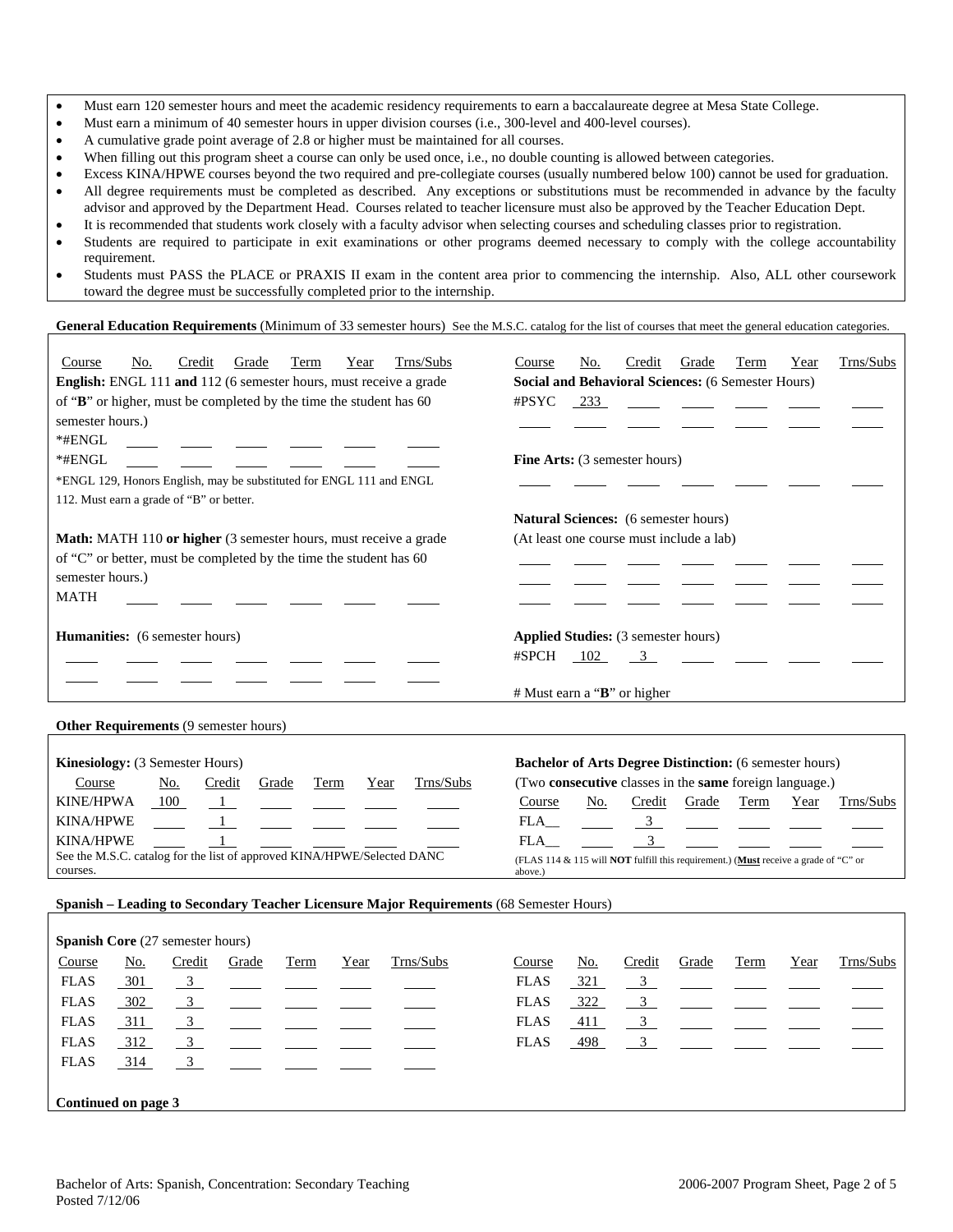|                                                             |                                                                                                                                                                                                                        | <b>Concentration in Teacher Licensure (12 Semester Hours)</b> |       |      |      |           |             |      |                                                                |       |      |      |           |
|-------------------------------------------------------------|------------------------------------------------------------------------------------------------------------------------------------------------------------------------------------------------------------------------|---------------------------------------------------------------|-------|------|------|-----------|-------------|------|----------------------------------------------------------------|-------|------|------|-----------|
| Course                                                      | No.                                                                                                                                                                                                                    | Credit                                                        | Grade | Term | Year | Trns/Subs | Course      | No.  | Credit                                                         | Grade | Term | Year | Trns/Subs |
| <b>FLAS</b>                                                 | 441                                                                                                                                                                                                                    | $\overline{\mathbf{3}}$                                       |       |      |      |           |             |      | <b>Spanish Elective:</b> Select upper division 3 credit course |       |      |      |           |
| <b>FLAS</b>                                                 | 442                                                                                                                                                                                                                    | $\overline{\mathbf{3}}$                                       |       |      |      |           |             |      | Choose from: FLAS 4XX, FLAV 396 or FLAV 496                    |       |      |      |           |
| <b>FLAS</b>                                                 | 444                                                                                                                                                                                                                    | $\frac{3}{2}$                                                 |       |      |      |           |             |      | $FLA$ 3                                                        |       |      |      |           |
| <b>Secondary Education Requirements (29 Semester Hours)</b> |                                                                                                                                                                                                                        |                                                               |       |      |      |           |             |      |                                                                |       |      |      |           |
| Course                                                      | No.                                                                                                                                                                                                                    | Credit                                                        | Grade | Term | Year | Trns/Subs | Course      | No.  | Credit                                                         | Grade | Term | Year | Trns/Subs |
| <b>EDUC</b>                                                 | 211*                                                                                                                                                                                                                   | $\frac{2}{2}$                                                 |       |      |      |           | <b>EDUC</b> | 442  | 5 <sup>5</sup>                                                 |       |      |      |           |
| <b>EDUC</b>                                                 | 342                                                                                                                                                                                                                    | $\overline{\mathbf{3}}$                                       |       |      |      |           | <b>EDUC</b> | 497  | $\overline{\mathbf{3}}$                                        |       |      |      |           |
| <b>EDUC</b>                                                 | 343                                                                                                                                                                                                                    | $\overline{\mathbf{3}}$                                       |       |      |      |           | <b>EDUC</b> | 497E | $\frac{1}{2}$                                                  |       |      |      |           |
|                                                             |                                                                                                                                                                                                                        |                                                               |       |      |      |           | <b>EDUC</b> | 499G | 12                                                             |       |      |      |           |
|                                                             | *Prerequisites: ENGL 111, ENGL 112, SPCH 102, PSYC 233 (all with a grade of B or better), Declared major in Spanish - Leading to Secondary<br>Teacher Licensure and formal acceptance to the Teacher Education Program |                                                               |       |      |      |           |             |      |                                                                |       |      |      |           |

|        | Electives (All college level courses appearing on your final transcript, not listed above that will bring your total semester hours to 120 hours.<br>Excludes KINA/HPWE activity courses.) (9 semester hours; additional upper division hours may be needed.) |        |       |      |      |           |        |  |     |        |       |      |      |           |
|--------|---------------------------------------------------------------------------------------------------------------------------------------------------------------------------------------------------------------------------------------------------------------|--------|-------|------|------|-----------|--------|--|-----|--------|-------|------|------|-----------|
| Course | No.                                                                                                                                                                                                                                                           | Credit | Grade | Term | Year | Trns/Subs | Course |  | No. | Credit | Grade | Term | Year | Trns/Subs |
|        |                                                                                                                                                                                                                                                               |        |       |      |      |           |        |  |     |        |       |      |      |           |
|        |                                                                                                                                                                                                                                                               |        |       |      |      |           |        |  |     |        |       |      |      |           |
|        |                                                                                                                                                                                                                                                               |        |       |      |      |           |        |  |     |        |       |      |      |           |
|        |                                                                                                                                                                                                                                                               |        |       |      |      |           |        |  |     |        |       |      |      |           |
|        |                                                                                                                                                                                                                                                               |        |       |      |      |           |        |  |     |        |       |      |      |           |
|        |                                                                                                                                                                                                                                                               |        |       |      |      |           |        |  |     |        |       |      |      |           |

# **GRADUATION INFORMATION**

See the "Undergraduate Graduation Requirements" in the Mesa State College catalog for additional graduation information. **A 2.8 Minimum Cumulative Grade Point Average is required.**

**GENERAL EDUCATION REQUIREMENTS** (Minimum of 33 Semester hours) See current Mesa State College catalog for list of courses that fulfill the requirements below. If one (or more) of the selections below is required in your major, you must use it to fulfill the major requirement and **make a different selection to meet the general education requirement. The courses may not be used to fulfill both requirements.**

**English – 6** Semester hours (Must be **completed** before student has 60 semester hours. Must receive grade of "B" or above.) #ENGL 111 **and #**ENGL 112 **or** ENGL 129 *(by permission)*

**Mathematics – 3** Semester hours chosen from: MATH 110 **or higher** (Must be **completed** before student has 60 semester hours. Must receive grade of "C" or above.)

**Humanities – 6** semester hours

**Social and Behavioral Sciences – 6** semester hours (#**PSYC 233 required)**

**Fine Arts – 3** semester hours

**Natural Sciences – 6** semester hours (At least one course must include a lab.)

**Applied Studies – 3** semester hours (#**SPCH 102 required)**

# Need a "B" or higher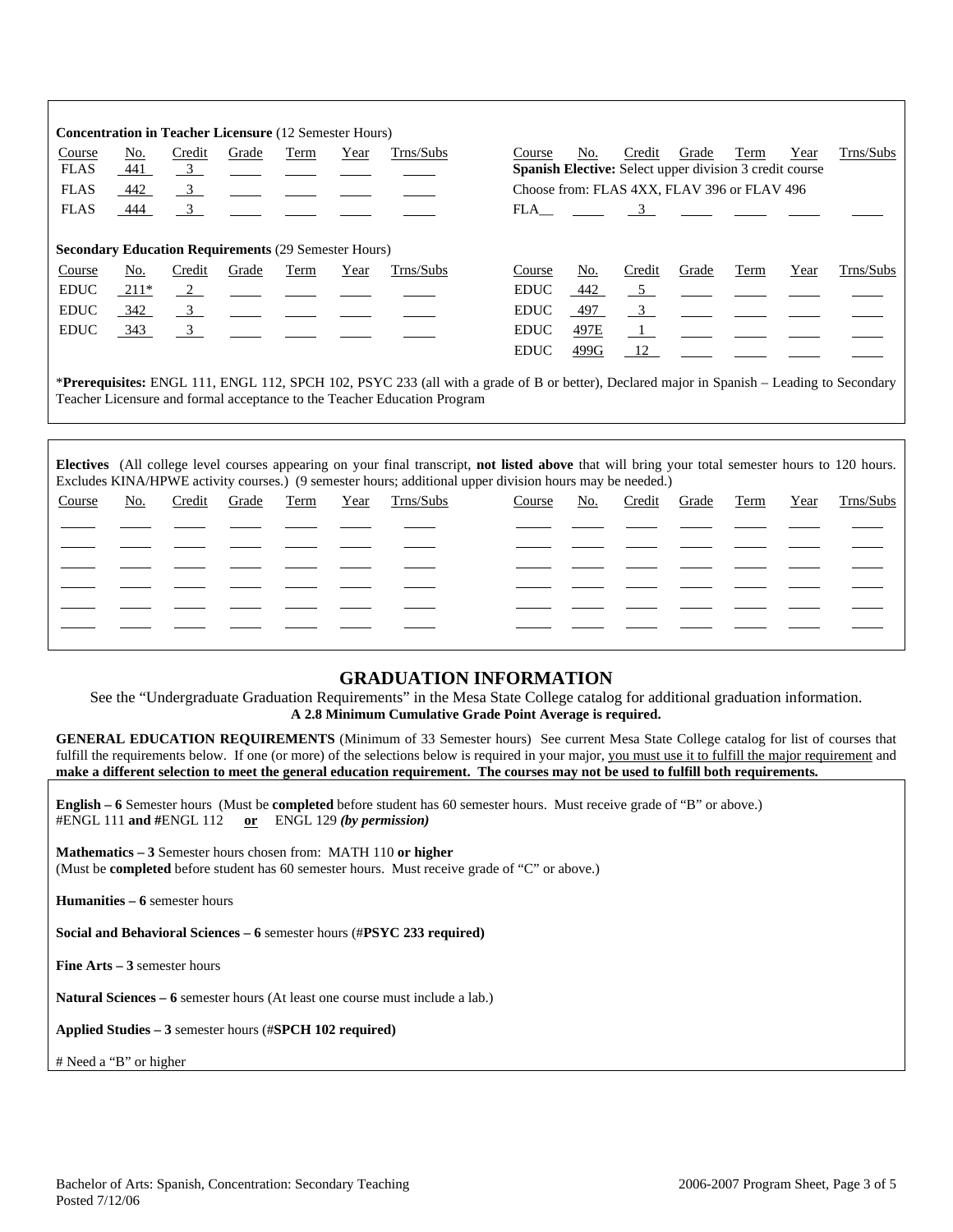#### **OTHER REQUIREMENTS** (9 Semester Hours)

| <b>Kinesiology</b> $-3$ Semester Hours                                                                                          |               | Each student must take KINE/HPWA 100 together with two KINA/HPWE/Selected DANC courses. See current catalog for listing. |  |  |  |  |  |  |
|---------------------------------------------------------------------------------------------------------------------------------|---------------|--------------------------------------------------------------------------------------------------------------------------|--|--|--|--|--|--|
| <b>Degree Distinction – 6 Semester Hours</b><br>Select from one of the following sequences:                                     |               |                                                                                                                          |  |  |  |  |  |  |
| FLAF 111 followed by FLAF 112                                                                                                   | or            | FLAG 111 followed by FLAG 112                                                                                            |  |  |  |  |  |  |
| Or FLAS 111 followed by FLAS 112                                                                                                | <sub>or</sub> | Two consecutive classes in the same foreign language.                                                                    |  |  |  |  |  |  |
| *(FLAS 114 & 115 will <b>NOT</b> fulfill this requirement. <b>Must</b> receive a grade of "C" or above in <b>both</b> classes.) |               |                                                                                                                          |  |  |  |  |  |  |
| <b>Spanish – Leading to Secondary Teacher Licensure (68 Semester Hours)</b>                                                     |               |                                                                                                                          |  |  |  |  |  |  |

| <b>Spanish Core (27 Semester Hours)</b>                                                           |                   |                                                                                                                                   |  |  |  |  |  |  |  |  |
|---------------------------------------------------------------------------------------------------|-------------------|-----------------------------------------------------------------------------------------------------------------------------------|--|--|--|--|--|--|--|--|
| FLAS 301 Advanced Spanish Grammar                                                                 |                   |                                                                                                                                   |  |  |  |  |  |  |  |  |
| FLAS 302 Advanced Spanish Composition                                                             |                   |                                                                                                                                   |  |  |  |  |  |  |  |  |
| FLAS 311 History and Culture of Spain                                                             |                   |                                                                                                                                   |  |  |  |  |  |  |  |  |
| FLAS 312 History and Culture of Latin America                                                     |                   |                                                                                                                                   |  |  |  |  |  |  |  |  |
| FLAS 314 Advanced Spanish Conversation                                                            |                   |                                                                                                                                   |  |  |  |  |  |  |  |  |
| FLAS 321 Introduction to the Literature of Spain                                                  |                   |                                                                                                                                   |  |  |  |  |  |  |  |  |
| FLAS 322 Introduction to the Literature of Latin America                                          |                   |                                                                                                                                   |  |  |  |  |  |  |  |  |
| FLAS 411 Spanish and the Nature of Language                                                       |                   |                                                                                                                                   |  |  |  |  |  |  |  |  |
| *FLAS 498 Spanish Practicum                                                                       |                   |                                                                                                                                   |  |  |  |  |  |  |  |  |
| (*Must discuss requirements with Education Advisor. Field Experience Hours required.)             |                   |                                                                                                                                   |  |  |  |  |  |  |  |  |
|                                                                                                   |                   |                                                                                                                                   |  |  |  |  |  |  |  |  |
| <b>Concentration in Teacher Licensure (9 Semester Hours)</b>                                      |                   |                                                                                                                                   |  |  |  |  |  |  |  |  |
| FLAS 441 Spanish Phonetics and Phonology                                                          |                   |                                                                                                                                   |  |  |  |  |  |  |  |  |
| FLAS 442 Methodology of Teaching Foreign Languages                                                |                   |                                                                                                                                   |  |  |  |  |  |  |  |  |
| FLAS 444 Hispanic Literature and Culture in the Teaching of Spanish                               |                   |                                                                                                                                   |  |  |  |  |  |  |  |  |
|                                                                                                   |                   |                                                                                                                                   |  |  |  |  |  |  |  |  |
| <b>Spanish Elective</b> (3 Upper Division Semester Hours)                                         |                   |                                                                                                                                   |  |  |  |  |  |  |  |  |
| Select any other upper division, 3 credit FLAS or FLAV [pertaining to Spanish] course.            |                   |                                                                                                                                   |  |  |  |  |  |  |  |  |
| May be chosen from FLAS 4XX, FLAV 396 or FLAV 496.                                                |                   |                                                                                                                                   |  |  |  |  |  |  |  |  |
|                                                                                                   |                   |                                                                                                                                   |  |  |  |  |  |  |  |  |
| <b>Secondary Education Requirements (29 semester hours)</b><br>*EDUC 211 Foundations of Education | 2 semester hours  |                                                                                                                                   |  |  |  |  |  |  |  |  |
|                                                                                                   | 3 semester hours  | 20 Field Experience Hours                                                                                                         |  |  |  |  |  |  |  |  |
| EDUC 342 Pedagogy & Assessment: Secondary/K-12                                                    | 3 semester hours  | 20 Field Experience Hours<br>20 Field Experience Hours                                                                            |  |  |  |  |  |  |  |  |
| EDUC 343 Teaching to Diversity<br>EDUC 442 Integrating Literacy Across the Curriculum             | 5 semester hours  | 60 Field Experience Hours                                                                                                         |  |  |  |  |  |  |  |  |
|                                                                                                   | 3 semester hours  | 80 Field Experience Hours with EDUC 497E                                                                                          |  |  |  |  |  |  |  |  |
| EDUC 497 Content Methodology Practicum<br>EDUC 497E Methods of Teaching Secondary Spanish         | 1 semester hour   |                                                                                                                                   |  |  |  |  |  |  |  |  |
| EDUC 499G Teaching Internship and Colloquium                                                      | 12 semester hours | 600 Field Experience Hours                                                                                                        |  |  |  |  |  |  |  |  |
|                                                                                                   |                   | *Prerequisites: ENGL 111, ENGL 112, SPCH 102, PSYC 233 (all with grade of B or better) and declared major in Spanish - Leading to |  |  |  |  |  |  |  |  |
| Secondary Teacher Licensure                                                                       |                   |                                                                                                                                   |  |  |  |  |  |  |  |  |
|                                                                                                   |                   |                                                                                                                                   |  |  |  |  |  |  |  |  |

**General Electives: 9 Semester Hours;** additional upper division hours may be needed.

**Students must PASS the PLACE or PRAXIS II exam in the content area prior to commencing the internship. Also, ALL other coursework toward the degree must be successfully completed prior to internship.** 

Students are required to participate in exit examinations or other programs deemed necessary to comply with the college accountability requirement. All degree requirements must be completed as described above. Any exceptions or substitutions must be recommended in advance by the faculty advisor, approved by the Department Head and the Teacher Education Department.